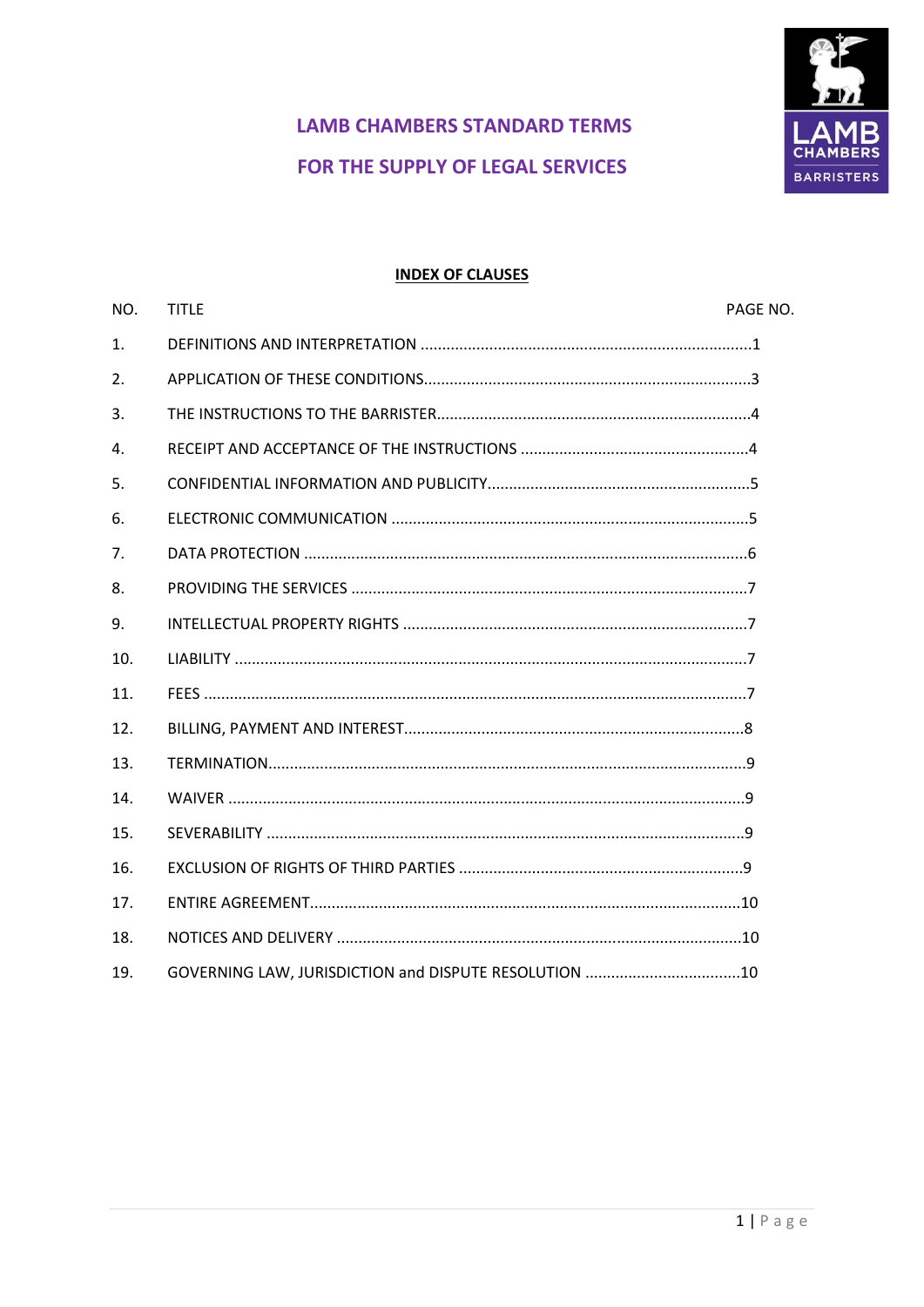#### **STANDARD CONDITIONS OF CONTRACT FOR THE SUPPLY OF LEGAL SERVICES BY BARRISTERS TO**

#### **AUTHORISED PERSONS 2012**

#### **1. DEFINITIONS AND INTERPRETATION**

- 1.1 In these Conditions of Contract for the Supply of Services by Barristers to Authorised Persons (as defined below) ("the Conditions"):
- 1.1.1 reference to a clause is to the relevant clause of these Conditions;
- 1.1.2 headings are included for convenience only and do not affect the interpretation of these Conditions;
- 1.1.3 references to "parties" or a "party" are references to the parties or a party to the Agreement;
- 1.1.4 references to the masculine include the feminine and references to the singular include the plural and vice versa in each case;
- 1.1.5 references to a person include bodies corporate (including limited liability partnerships) and partnerships, in each case whether or not having a separate legal personality, except where the context requires otherwise;
- 1.1.6 references to an Act of Parliament, statutory provision or statutory instrument include a reference to that Act of Parliament, statutory provision or statutory instrument as amended, extended or re-enacted from time to time and to any regulations made under it;
- 1.1.7 references to any provision of the Code include references to that provision as amended replaced or renumbered from time to time; and
- 1.1.8 references to a person or body include references to its successor.
- 1.2 In these Conditions, the following words have the following meanings, except where the context requires otherwise:-

#### "the Agreement"

the agreement between the Barrister and the Authorised Person for the Barrister to provide the Services on the terms set out in these Conditions;

#### "the Authorised Person"

the person who is an authorised person for the purposes of s. 18(1)(a) of the Legal Services Act 2007 and whose approved regulator under that Act is the Law Society and/or the SRA, and all successors and assignees;

#### "the Barrister"

the barrister, practising as a member of the Bar of England & Wales, who is willing and able in that capacity to provide the Services in connection with the Case and in accordance with the Instructions from the Authorised Person on behalf of the Lay Client;

#### "the Case"

the particular legal dispute or matter, whether contentious or non-contentious, in respect of which the Barrister is Instructed to provide the Services;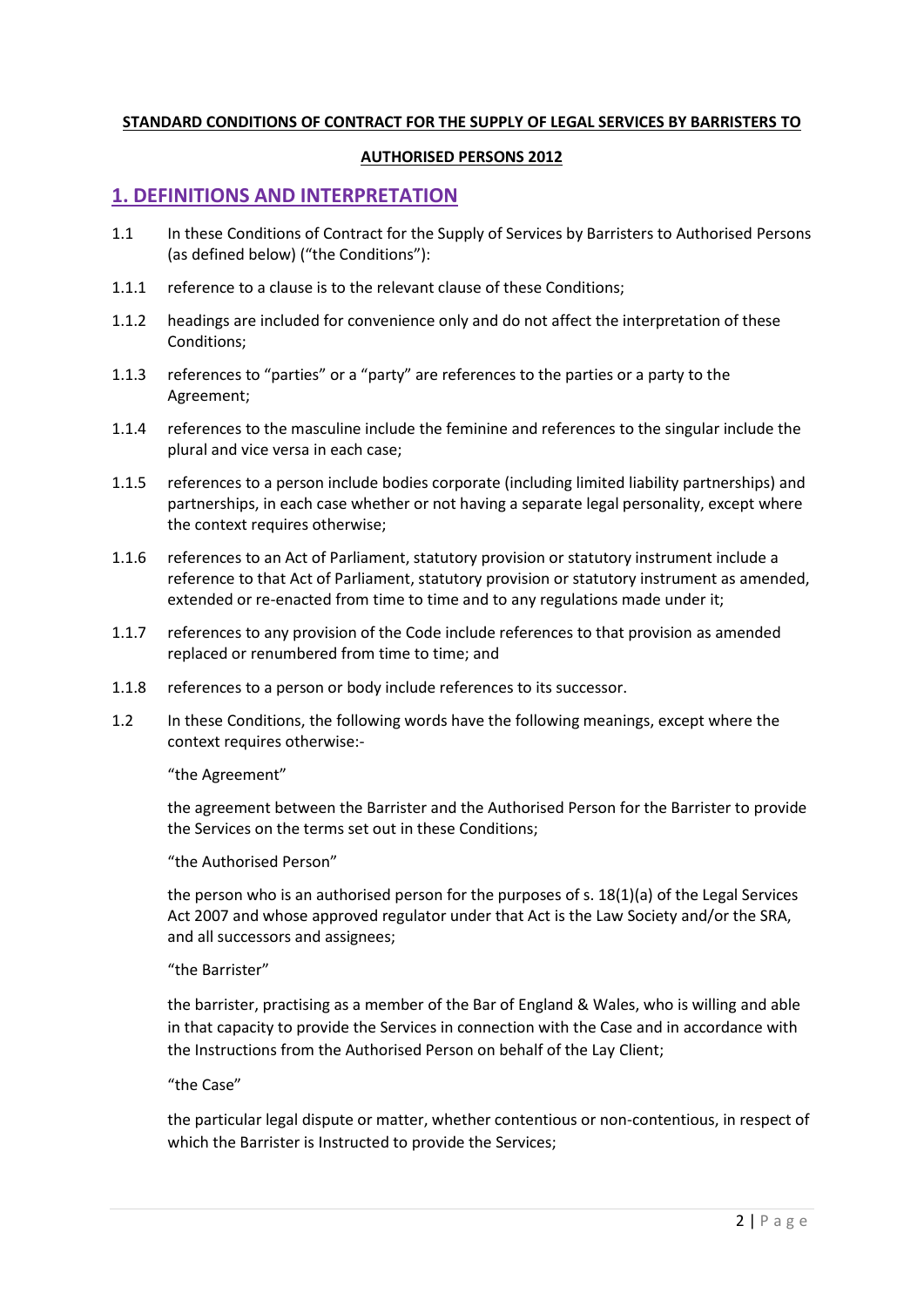#### "the Code"

the Code of Conduct in the BSB Handbook, as amended from time to time;

"Conditional Fee Agreement"

the meaning ascribed to those words by section 58 of the Courts and Legal Services Act 1990;

"the Instructions"

the briefs, instructions and requests for work to be done (and all accompanying materials) given by the Authorised Person to the Barrister in whatever manner to enable him to supply the Services, and "Instruct" and "Instructing" shall have corresponding meanings;

"Invoice"

includes a fee note not amounting to a VAT invoice

"the Law Society"

the Law Society of England and Wales

"the Lay Client"

the person for whose benefit or on behalf of whom the Barrister is Instructed by the Authorised Person to provide the Services (who may be the Authorised Person where the Case concerns the affairs of the Authorised Person )

"the Services"

the legal services provided by the Barrister in connection with the Case pursuant to the Instructions provided by the Authorised Person;

"the SRA"

the Solicitors Regulation Authority; and

"the SRA Code"

the part of the SRA Handbook published by the SRA on 16 September 2011 referred to as the "SRA Code of Conduct 2011" as amended from time to time.

### **2. APPLICATION OF THESE CONDITIONS**

- 2.1 The Barrister provides the Services requested by the Authorised Person on the terms set out in these Conditions and subject to his professional obligations under the Code.
- 2.2 These Conditions (other than this clause 2.2) may be varied if, but only if, expressly agreed by the Parties in writing (including by exchange of emails).
- 2.3 By instructing the Barrister to provide further Services in relation to the Case, the Authorised Person accepts these Conditions in relation to those further Services, as well as in relation to the Services which the Barrister is initially instructed to provide.
- 2.4 These Conditions do not apply in the following circumstances: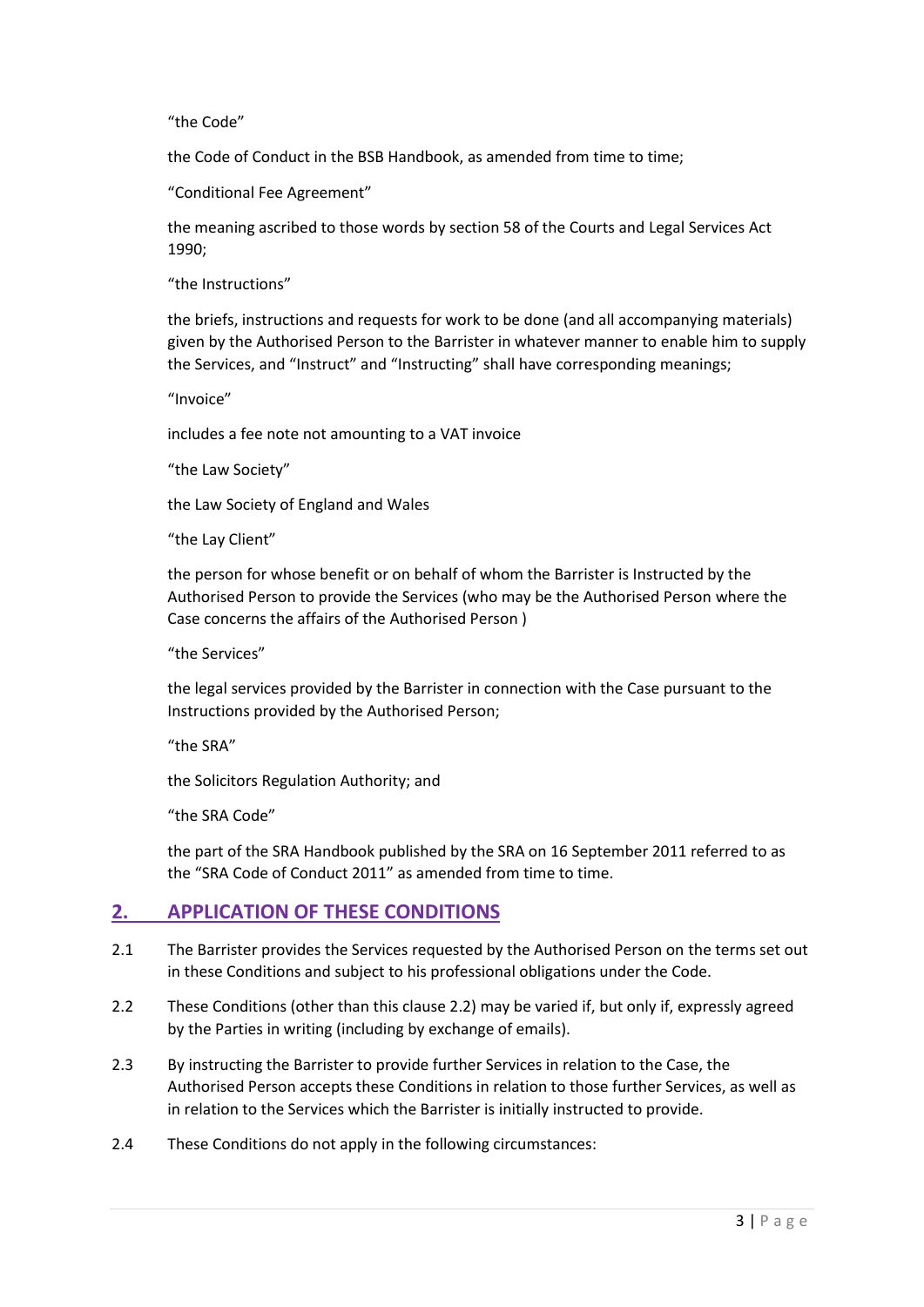- 2.4.1 the Barrister is paid directly (a) by the Legal Services Commission, through the Community Legal Service or the Criminal Defence Service or (b) by the Crown Prosecution Service; or
- 2.4.2 the Barrister has entered into a Conditional Fee Agreement in relation to the Case that does not specifically incorporate these Conditions.
- 2.5 Nothing in these Conditions nor any variation referred to in clause 2.2 shall operate so as to conflict with the Barrister's duty under the Code or with the Authorised Person's duty under the SRA Code.

### **3. THE INSTRUCTIONS TO THE BARRISTER**

- 3.1 The Authorised Person must ensure the Instructions delivered to the Barrister are adequate to supply him with the information and documents reasonably required and in reasonably sufficient time for him to provide the Services requested.
- 3.2 The Authorised Person must respond promptly to any requests for further information or instructions made by the Barrister.
- 3.3 The Authorised Person must inform the Barrister immediately if there is reason to believe that any information or document provided to the Barrister is not true and accurate.
- 3.4 Where the Authorised Person requires the Barrister to perform all or any part of the Services urgently the Authorised Person must ensure that:
- 3.4.1 all relevant Instructions are clearly marked "Urgent"; and
- 3.4.2 at the time the Instructions are delivered the Barrister is informed in clear and unambiguous terms of the timescale within which the Services are required and the reason for the urgency.
- 3.5 The Authorised Person must inform the Barrister within a reasonable time if the Case is settled or otherwise concluded.

# **4. RECEIPT AND ACCEPTANCE OF THE INSTRUCTIONS**

- 4.1 Upon receipt of the Instructions, the Barrister will within a reasonable time review the Instructions and inform the Authorised Person whether or not he accepts the Instructions.
- 4.2 The Barrister may accept or refuse the Instructions in the circumstances and for the reasons set out in the Code and the Barrister incurs no liability if he refuses any Instructions in accordance with the Code.
- 4.3 Notwithstanding acceptance of Instructions in accordance with Clause 4.1 above, the Barrister shall be entitled to carry out any customer due diligence required by the Money Laundering Regulations 2007. The Authorised Person will provide the Barrister with all reasonable assistance to carry out any necessary customer due diligence including (if required to do so) consenting to the Barrister relying upon the Authorised Person under Regulation 17 of the Money Laundering Regulations 2007.
- 4.4 In the event that the Barrister reasonably considers that the requirements of the Money Laundering Regulations have not been satisfied he may within a reasonable period after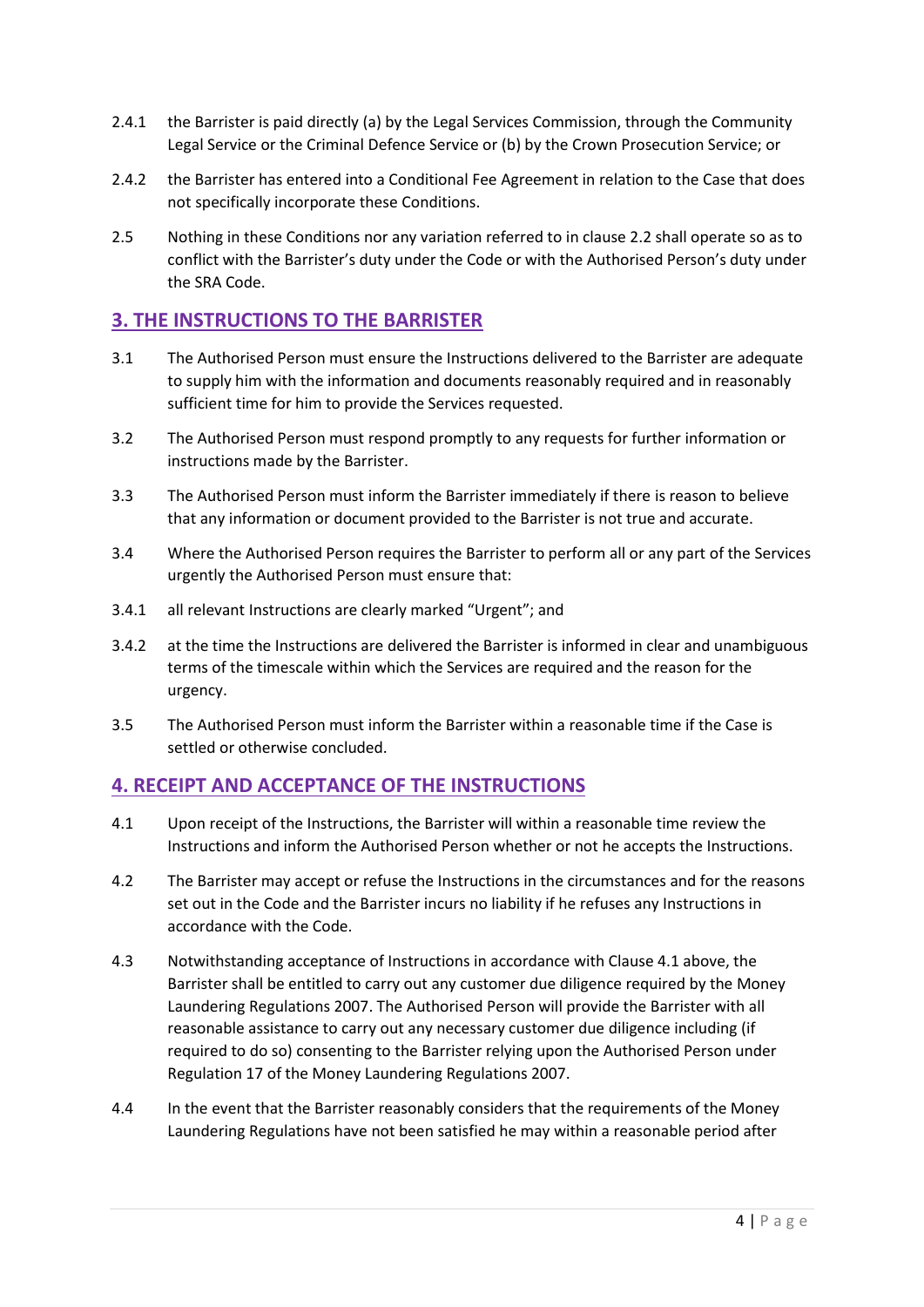receipt of the Instructions withdraw any acceptance of those Instructions without incurring any liability

4.5 Subject to the preceding provisions of this Clause 4, the Agreement comes into effect upon the Barrister accepting the Instructions.

### **5. CONFIDENTIAL INFORMATION AND PUBLICITY**

- 5.1 The Barrister will keep confidential all information provided to him in connection with the Case unless:
- 5.1.1 he is authorised by the Authorised Person or the Lay Client to disclose it;
- 5.1.2 the information is in or comes into the public domain without any breach of confidentiality on the part of the Barrister; or
- 5.1.3 he is required or permitted to disclose it by law, or by any regulatory or fiscal authorities, in which case, to the extent that he is permitted to do so, he will endeavour to give the Authorised Person and/or the Lay Client as much advance notice as possible and permitted of any such required disclosure.
- 5.2 The Barrister owes the same duty of confidentiality to other lay clients, and will therefore not disclose or make use of any information that might be given to him in confidence in relation to any other matter without the consent of his other lay client, even if it is material to providing the Services.
- 5.3 Unless the Authorised Person expressly informs the Barrister to the contrary in advance in writing, the Barrister may allow the Instructions to be reviewed by another barrister or by a pupil (including a vacation pupil or mini-pupil) in chambers, on terms that that other barrister or pupil complies with clause 5.1.
- 5.4 Subject to his obligation under clause 5.1, the Barrister may make and retain copies of the Instructions and any written material produced by him.
- 5.5 To the extent such information is already in the public domain, the Barrister may disclose in his marketing and similar materials, and to prospective clients and publishers of legal directories that he is or has been instructed by the Authorised Person and/or for the Lay Client and the nature of the Case. To the extent any such information is not already in the public domain, the Barrister may only refer to it for marketing purposes in a form which sufficiently preserves the Lay Client's privilege and confidentiality and (where the law so requires) with the Lay Client's consent.

# **6. ELECTRONIC COMMUNICATION**

- 6.1 Unless otherwise directed by the Authorised Person, the Barrister may correspond by means of electronic mail, (which may include unencrypted electronic mail) the parties agreeing hereby:
- 6.1.1 to accept the risks of using unencrypted electronic mail, including but not limited to the risks of viruses, interception and unauthorised access; and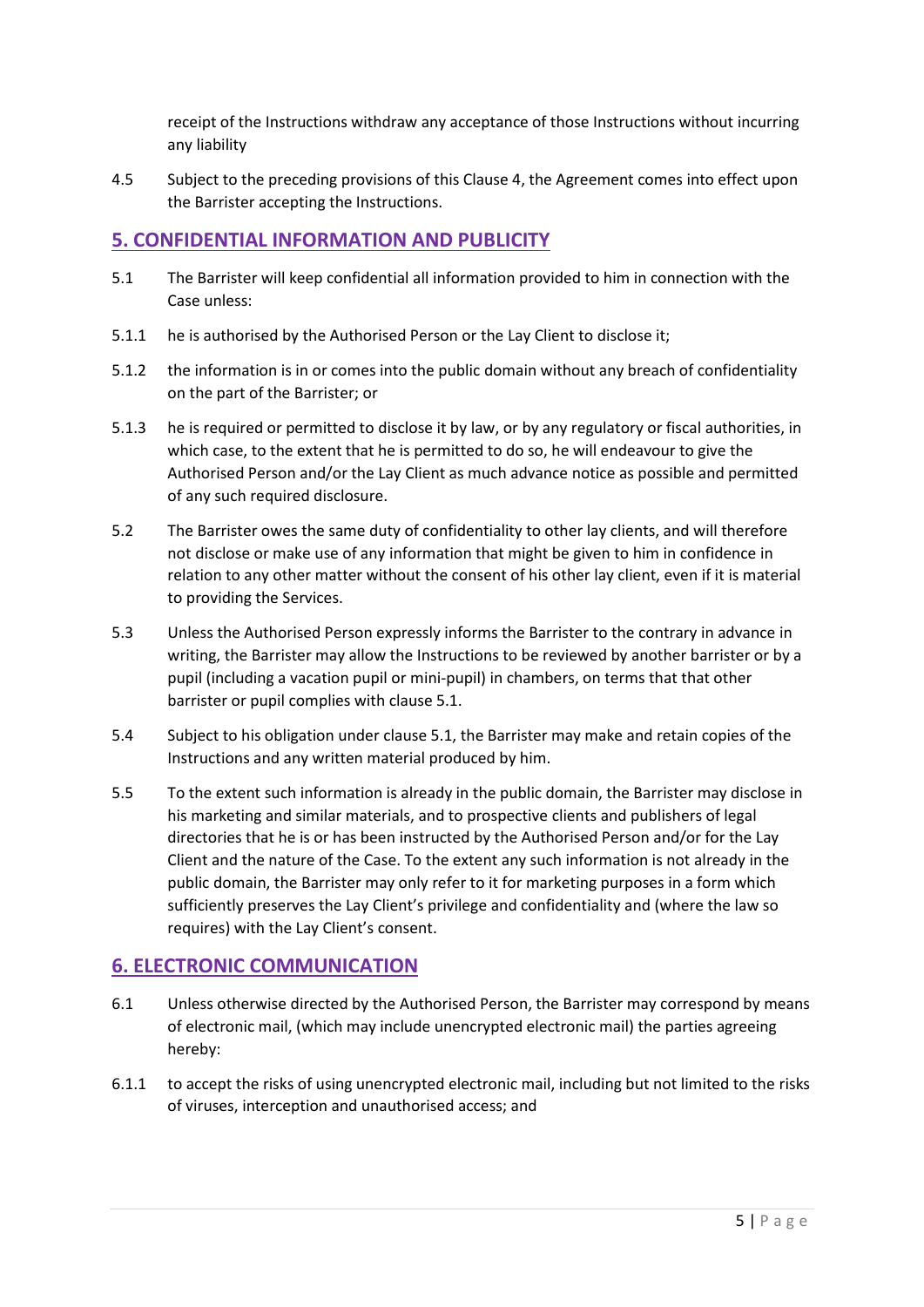6.1.2 to use commercially reasonable procedures to maintain security of electronic mail, subjectto the parties' agreement in clause 6.1 hereof to use unencrypted electronic mail, and to check for commonly known viruses in information sent and received electronically.

# **7. DATA PROTECTION**

- 7.1 The Barrister is a data controller for the purposes of the General Data Protection Regulation (Regulation (EU) 2016/679) and Data Protection Act 2018 and is bound by the Regulation and the Act amongst other things, to implement appropriate technical and organisational measures to ensure an appropriate level of security of personal data including protection against unauthorised or unlawful processing and against accidental loss, destruction or damage. The Barrister is entitled to process (which includes obtaining, consulting, holding, using and disclosing) personal data of the Lay Client, the Authorised Person and others: to enable him to provide the Services; to liaise with the Authorised Person in respect of the Lay Client's case or on the Lay Client's behalf; to pursue his legitimate interests, including maintaining and updating client records, producing management data, preventing crime, and publicising his activities as set out in clause 5.5 above, except where those interests are overridden by the interests or fundamental rights and freedoms of the data subject which require protection of personal data; and to comply with legal and regulatory requirements to which he is subject.
- 7.2 The Barrister will process personal data in accordance with the Barrister's privacy notice.
- 7.3 The Lay Client and the Authorised Person each have, subject to the exemptions provided in the Regulation and the Act;
- 7.3.1 the right of access to their personal data
- 7.3.1.1 for the purpose of rectification or erasure of their personal data or restriction of processing concerning the data subject or to object to processing;
- 7.3.1.2 to exercise their right to data portability;
- 7.3.2 the right to withdraw consent to the processing of personal data (it being understood that, in the event of such withdrawal of consent, the Barrister may no longer be able to continue to act and that the Barrister may continue to process the personal data for purposes which are permitted by law notwithstanding the withdrawal of consent);
- 7.3.3 the right to lodge a complaint with the Information Commissioner.
- 7.4 The Authorised Person consents to the processing of his personal data in accordance with paragraphs 7.1 and 7.2 hereof and hereby warrants [and undertakes] that he has informed the Lay Client of the processing by the Barrister of the personal data in accordance with paragraphs 7.1 and 7.2, has provided a copy of these terms to the Lay Client, and has obtained a written confirmation from the Lay Client recording both the consent from the Lay Client to the processing for the purposes specified paragraphs 7.1 and 7.2 and the acknowledgement from the lay client that he has been notified of his rights under clause 7.3, which confirmation the Authorised Person undertakes to produce upon demand.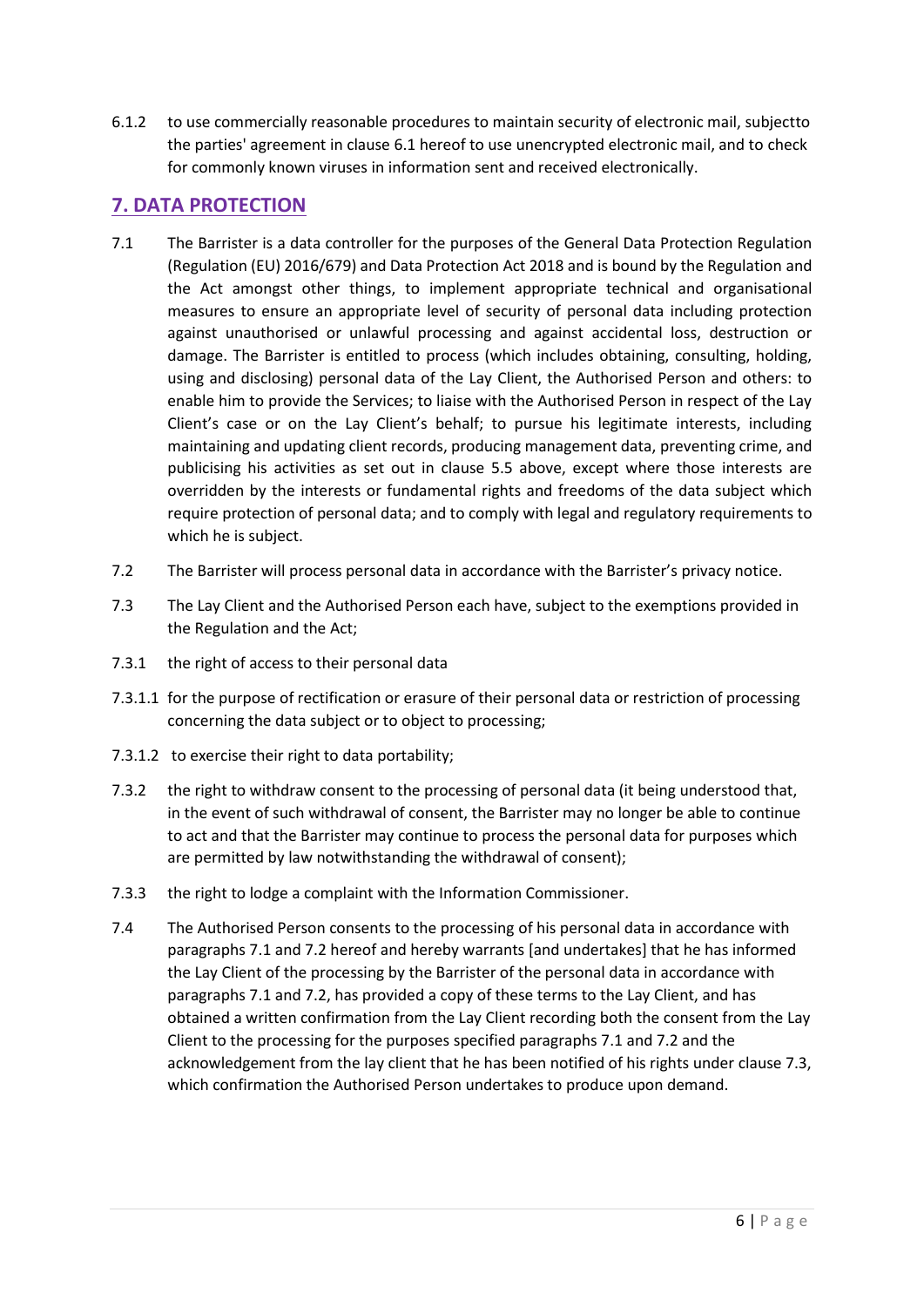# **8. PROVIDING THE SERVICES**

- 8.1 The Barrister will exercise reasonable skill and care in providing the Services. The Barrister acknowledges the existence of a duty of care owed to the Lay Client at common law, subject to his professional obligations to the Court and under the Code.
- 8.2 The Barrister will provide the Services by such date as may be agreed between the parties, and in any event will do so within a reasonable time having regard to the nature of the Instructions and his other pre-existing professional obligations as referred to in paragraphs CD7, rC18, rC21 and rC87 of the Code of Conduct in the BSB Handbook.
- 8.3 The Barrister may delegate the provision of any part of the Services but will remain responsible for the acts, omissions, defaults or negligence of any delegate as if they were the acts, omissions, defaults or negligence of the Barrister.
- 8.4 The Barrister will, in addition, provide all information reasonably required to enable the Lay Client and/or Authorised Person to assess what costs have been incurred and to obtain and enforce any order or agreement to pay costs against any third party.

# **9. INTELLECTUAL PROPERTY RIGHTS**

9.1 All copyright and other intellectual property rights of whatever nature in or attaching to the Barrister's work product, including all documents, reports, written advice or other materials provided by the Barrister to the Authorised Person or the Lay Client belong to and remain with the Barrister. The Authorised Person and the Lay Client have the right and licence to use the Barrister's work product for the particular Case and the particular purpose for which it is prepared. If the Authorised Person or the Lay Client wishes to use copies of the Barrister's work product for purposes other than those for which it is prepared, this will require the express written permission of the Barrister. The moral rights of the Barrister in respect of his work product are asserted.

# **10. LIABILITY**

- 10.1 Subject to Clause 10.2 below, the Barrister is not liable:
- 10.1.1 For any loss or damage, however suffered, by any person other than the Lay Client;
- 10.1.2 for any loss or damage, however suffered, which is caused by inaccurate, incomplete or late Instructions;
- 10.1.3 for any indirect or consequential loss however suffered.
- 10.2 Nothing in Clause 10.1 shall operate so as to exclude liability where such exclusion is prohibited by law.

# **11. FEES**

11.1 The fee for the Services shall in all cases comply with paragraph rC9.7 of the Code and will be calculated as agreed between the Barrister (or his clerk on his behalf) and the Authorised Person, whether prospectively or retrospectively.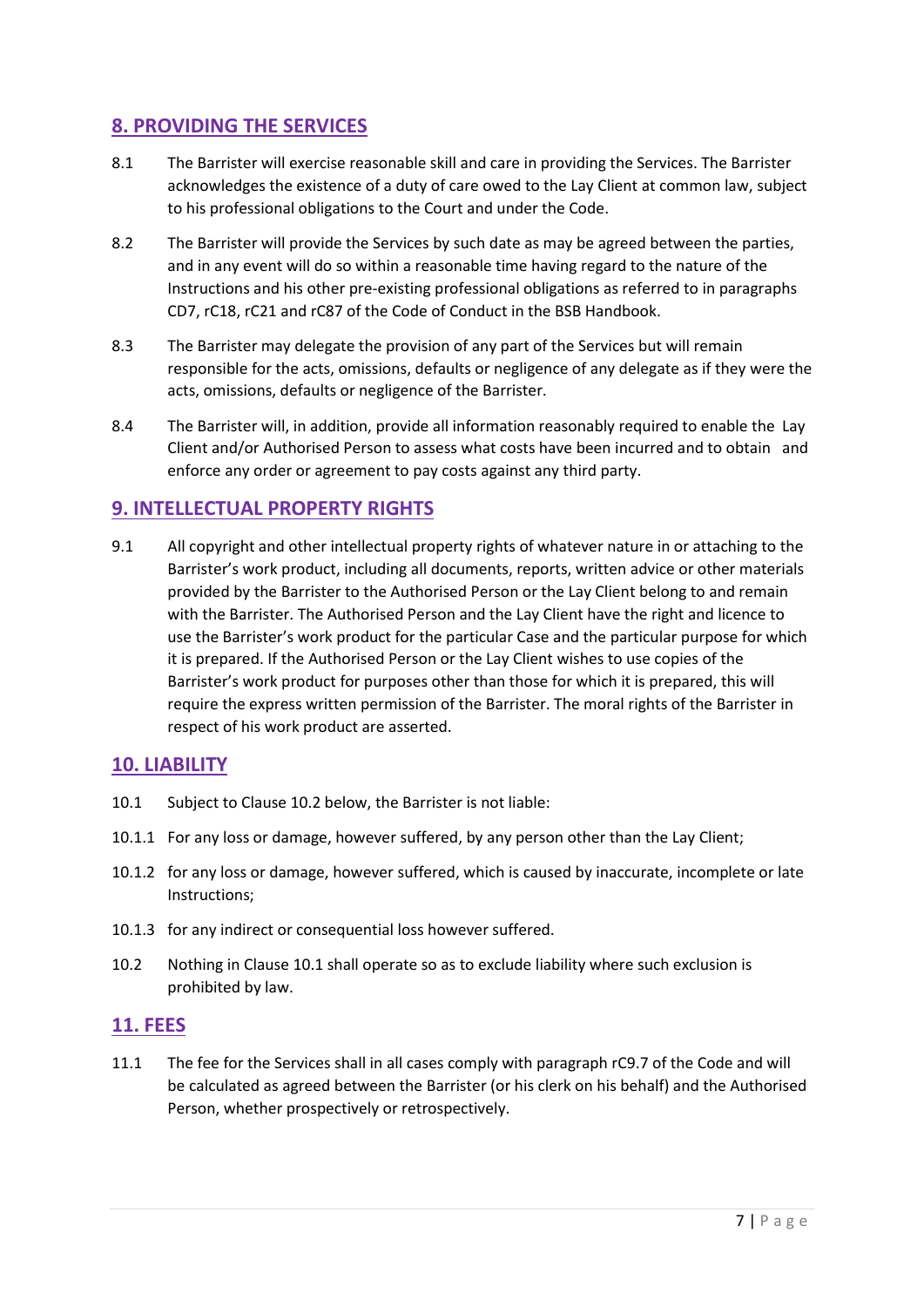- 11.2 The Barrister may agree to provide the Services for a fixed fee or may agree to provide the Services on the basis of an agreed hourly rate or on such other basis as may from time to time be agreed. If an hourly rate is agreed:
- 11.2.1 the agreed hourly rate will be subject to reasonable periodic review by the Barrister, and in addition may be reviewed by the Barrister to reflect any reasonably significant changes in his status or seniority;
- 11.2.2 any variation of the agreed hourly rate and the date on which it shall take effect shall be agreed with the Authorised Person, and in default of agreement the Barrister shall be entitled to treat the Agreement as having been terminated by the Authorised Person, subject to the Barrister's obligations under paragraphs rC25-rC27, and related guidance, of the Code.
- 11.3 If no fee or hourly rate is agreed, then the Barrister is entitled to charge a reasonable fee for the Services having regard to all relevant circumstances.
- 11.4 The fee for the Barrister's Services is exclusive of any applicable Value Added Tax (or any tax of a similar nature), which shall be added to the fee at the appropriate rate.

### **12. BILLING, PAYMENT AND INTEREST**

- 12.1 The Barrister shall be entitled to deliver an Invoice to the Authorised Person in respect of the Services or any completed part thereof and any disbursements at any time after supplying the Services or the relevant part thereof.
- 12.2 The Barrister shall deliver an Invoice to the Authorised Person in respect of the Services or any part thereof and any disbursements as soon as reasonably practicable after and not more than 3 months from the earliest of: (a) a request by the Authorised Person; (b) notification by the Authorised Person that the Case has settled or otherwise concluded; or (c) termination of the Agreement.
- 12.3 The Invoice must set out an itemised description of:
- 12.3.1 the Services provided by the Barrister and the fees charged;
- 12.3.2 any disbursements incurred and the cost thereof; and
- 12.3.3 VAT (or any tax of a similar nature), if any.
- 12.4 The Authorised Person must pay the Invoice within 30 days of delivery, time being of the essence, whether or not the Authorised Person has been put in funds by the Lay Client. The Invoice must be paid without any set-off (whether by reason of a complaint made or dispute with the Barrister or otherwise), and without any deduction or withholding on account of any taxes or other charges.
- 12.5 Where the Barrister has delivered a fee note, on request by the Authorised Person the Barrister will deliver a VAT invoice following receipt of payment.
- 12.6 If the Invoice remains outstanding more than 30 days from the date of delivery, the Barrister is entitled:
- 12.6.1 to the fixed sum and interest in accordance with the Late Payment of Commercial Debts (Interest) Act 1998;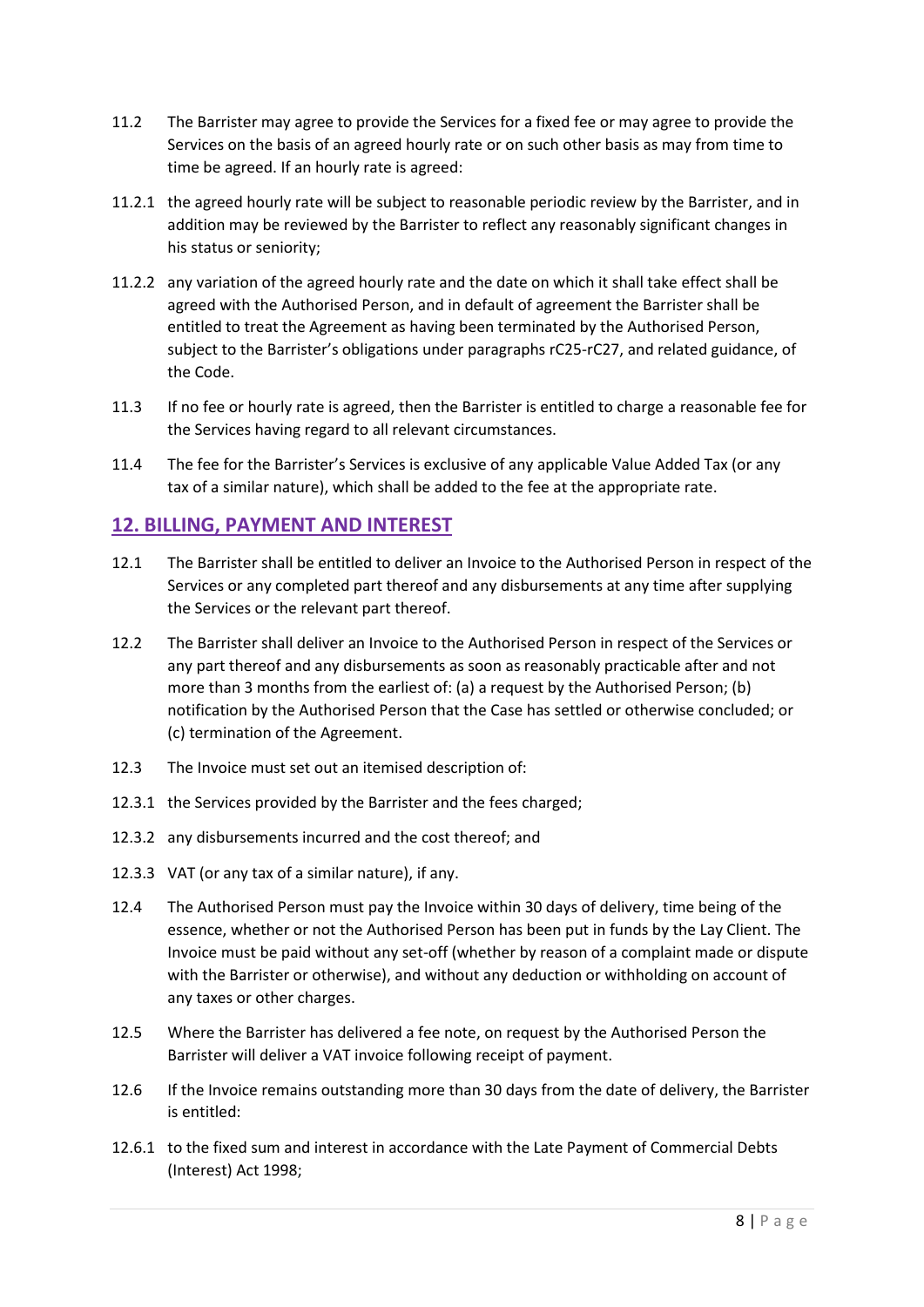- 12.6.2 to sue the Authorised Person for payment; and
- 12.6.3 subject to the Barrister's obligations to the Court and under paragraphs rC25-rC27 of the Code, to refrain from doing any further work on the Case unless payment for that further work is made in advance.

#### **13. TERMINATION**

- 13.1 The Authorised Person may terminate the Agreement by giving notice to the Barrister in writing at any time.
- 13.2 The Agreement will terminate automatically as soon as the Barrister is under an obligation pursuant to paragraphs rC21-rC30 and related guidance of the Code or otherwise to withdraw from the Case or to cease to act and has complied with any requirements of the Code in so doing.
- 13.3 The Barrister may terminate the Agreement by written notice when he is entitled pursuant to paragraphs rC25-rC27 of the Code or otherwise to withdraw from the Case or cease to act and has complied with any requirements of the Code in so doing.
- 13.4 For the avoidance of doubt, termination of the Agreement, whether under this clause 13 or otherwise, does not affect or prejudice any accrued liabilities, rights or remedies of the parties under the Agreement.

### **14. WAIVER**

14.1 Except where expressly stated, nothing done or not done by the Barrister or the Authorised Person constitutes a waiver of that party's rights under the Agreement.

### **15. SEVERABILITY**

- 15.1 If any provision of these Conditions is found by a competent court or administrative body of competent jurisdiction to be invalid or unenforceable for any reason, such invalidity or unenforceability shall not affect the other provisions of these Conditions which will remain in full force and effect.
- 15.2 If any provision of these Conditions is found to be invalid or unenforceable but would be valid or enforceable if some part of the provision were deleted, the provision in question will apply with such deletions as may be necessary to make it valid and enforceable.

### **16. EXCLUSION OF RIGHTS OF THIRD PARTIES**

16.1 This Agreement governs the rights and obligations of the Barrister and the Authorised Person towards each other and confers no benefit upon any third party (including the Lay Client). The ability of third parties to enforce any rights under the Contracts (Rights of Third Parties) Act 1999 is hereby excluded.